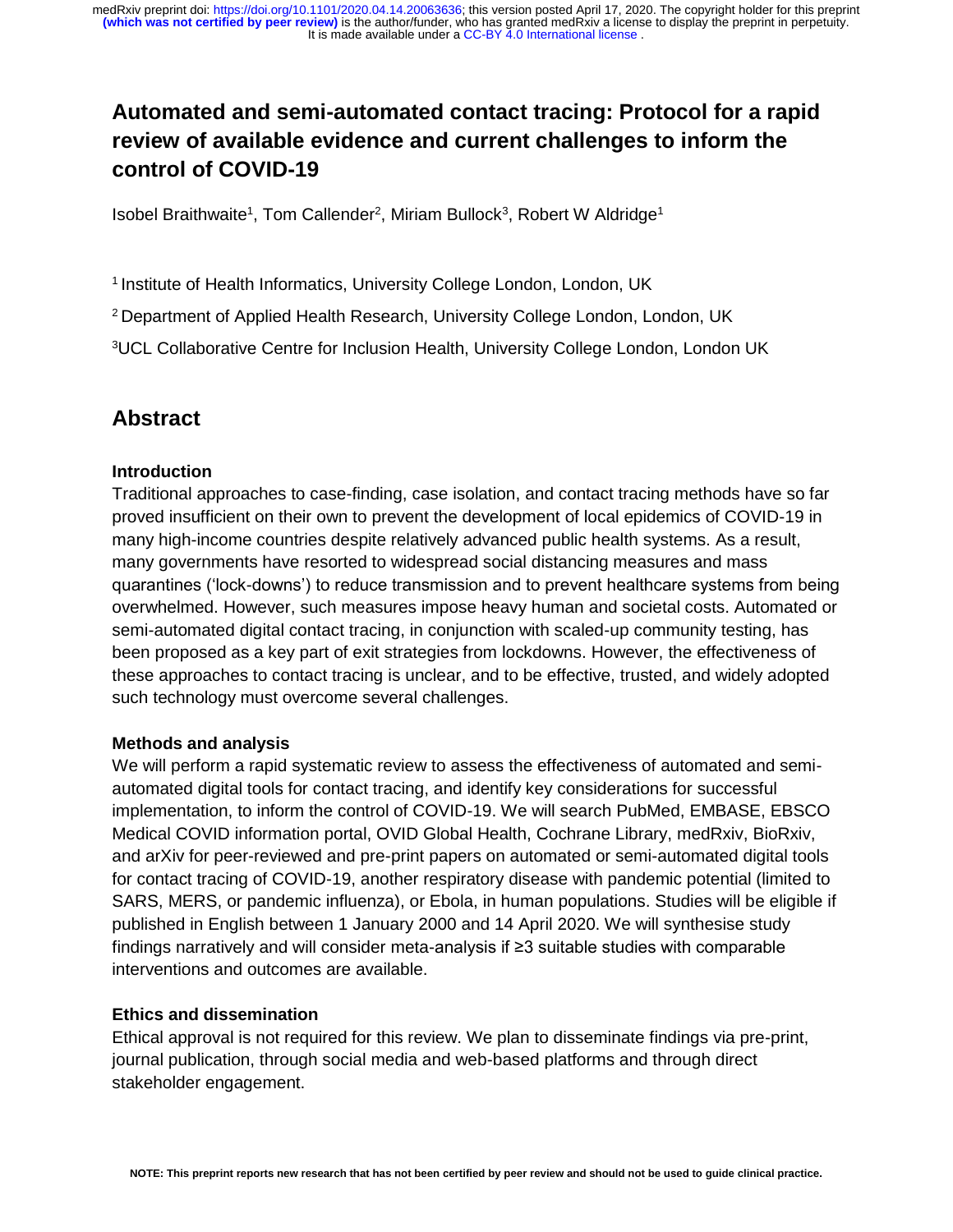### **Correspondence address:**

Dr Isobel Braithwaite, Institute of Health Informatics, University College London, 222 Euston Road, London, NW1 2DA isobel.braithwaite.13@ucl.ac.uk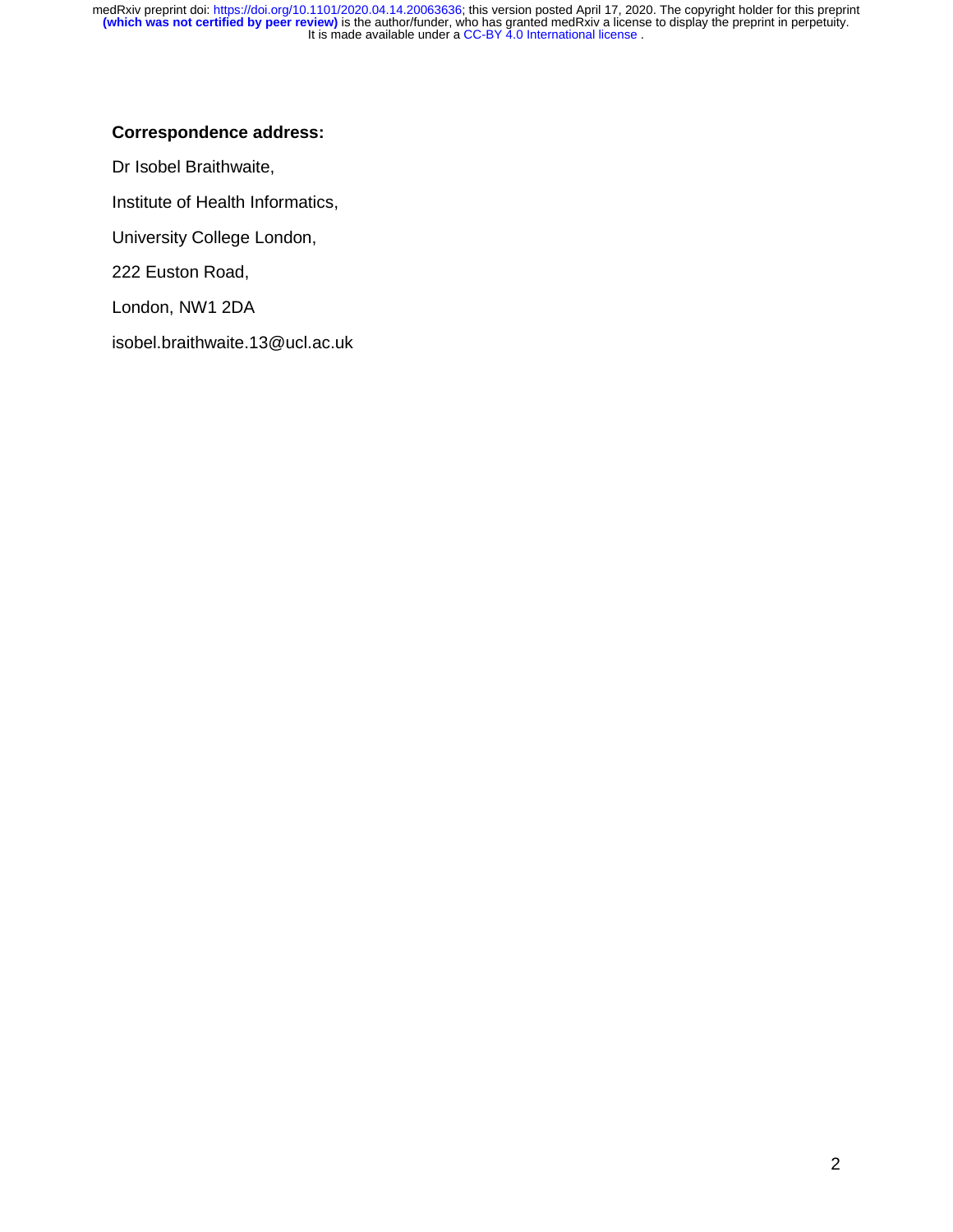## **Introduction**

COVID-19 is a highly infectious novel coronavirus whose spread has rapidly led to a global pandemic since the first cases were identified in China in late 2019 (Huang et al. 2020). In the absence of effective treatment or a vaccine, control of an emergent pathogen typically relies on effective case-finding (supported by testing), case isolation, and contact tracing, which is traditionally carried out manually using information provided by cases (Ferretti et al., 2020). Despite relatively advanced public health systems in many high-income countries, these methods have so far proved insufficient on their own to prevent the establishment of local epidemics, particularly without automation of contact tracing processes and where testing capacity is limited. To mitigate the impact of COVID-19 on health systems and reduce the number of deaths from the disease, many governments have resorted to measures including widespread social distancing, school and business closures, and mass quarantines (or 'lockdowns'). However, these interventions impose heavy societal costs, including impacts on mental health, education, domestic violence and job losses; these are increased the longer lock-downs continue. Proposed exit strategies have emphasised the role of contact tracing in conjunction with substantially increased testing capacity (Ferretti et al., 2020).

Contact tracing is the process of finding individuals who are at increased risk of developing an infectious disease due to their exposure to a known case. This process is not conventionally automated, is time and resource intensive, and relies on cases' accurate recall of information about their recent movements and interactions. Moreover, for it to have an impact case identification, diagnosis and contact tracing must all occur during the incubation period before a contact becomes infectious themselves. Because of this, contact tracing is rarely done for rapidly infectious respiratory infections, such as influenza. COVID-19 presents particular challenges for contact tracing (Hellewell et al. 2020): it is moderately transmissible, with the basic reproduction number  $(R_0)$  estimated at 2-3 (Liu et al. 2020), its symptoms can be difficult to distinguish from other respiratory tract infections, it has a relatively short incubation period of approximately 5 days (Lauer et al. 2020), and a substantial proportion of individuals have asymptomatic clinical courses or mild symptoms that go relatively unnoticed (Bai et al. 2020). Moreover, a large majority of individuals are currently susceptible, such that large outbreaks of COVID-19 can develop rapidly.

To address challenges including imperfect recall by cases and the time delays often introduced by manual contact tracing (potentially enabling more complete, accurate and timely contact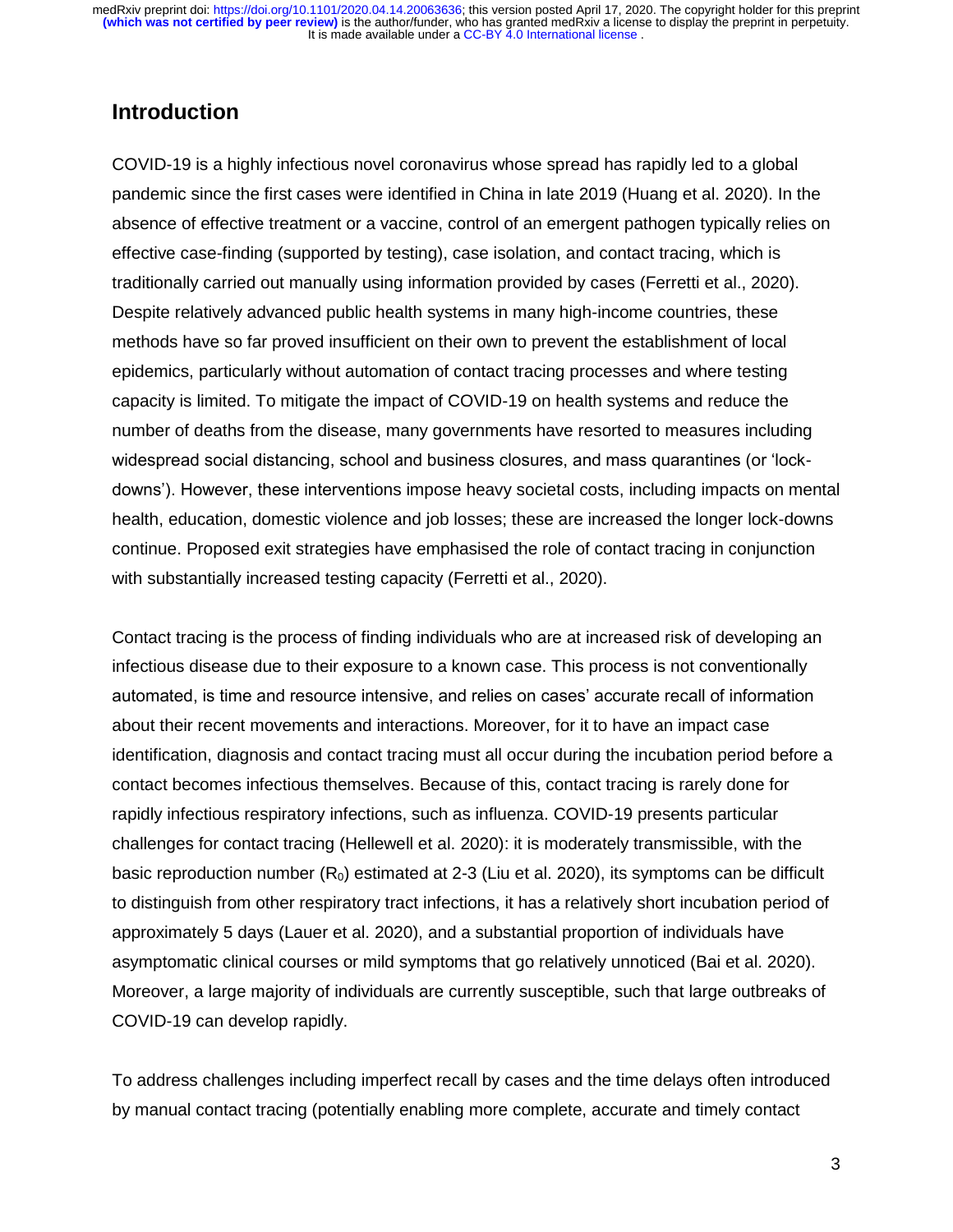identification and notification), as well as to enable rapid scaling and reduce their resourceintensiveness, a number of novel automated or semi-automated approaches to contact tracing have been developed in the wake of the COVID-19 pandemic (e.g. Wang et al. 2020; [TraceTogether;](https://www.tracetogether.gov.sg/) [Private Automated Contact Tracing](https://pact.mit.edu/) [PACT]). However, there are a number of potential pitfalls to such approaches, including concerns regarding privacy, security and other ethical considerations, and the fact that high levels of uptake by populations may be required for effectiveness (Ferretti et al. 2020; Hellewell et al. 2020). A review of the evidence regarding the effectiveness and implications of attempts to automate contact tracing to date may offer valuable learning to inform potential exit strategies from mass quarantines and technology development efforts, so that risks are addressed pre-emptively within any proposed strategy.

## **Objective**

To assess the effectiveness of automated and semi-automated digital tools for contact tracing, and identify key considerations for successful implementation, to inform the control of COVID-19.

# **Methods and analysis**

We will search PubMed, EMBASE, EBSCO Medical COVID information portal, OVID Global Health, Cochrane Library, medRxiv, BioRxiv, and arXiv, for pre-print and peer-reviewed articles from any geographical setting published from 1 January 2000 to 13 April 2020. Due to the short timelines for this review, our search is restricted to studies with a full text available in English. The search terms to be used for these databases are provided in Box 1. We will supplement this with a grey literature search using Google Advanced (with a sub-selection of these search terms due to Google Advanced's restriction of searches to 32 search terms).

### **Box 1: Search terms**

Studies in which title, abstract or keywords (using MeSH terms where applicable) contain terms related to -

("digital\*" OR "automat\*" OR "technology" OR "tech" OR "electronic\*" OR "app" OR "application" OR "smartphone\*" OR "smart-phone\*" OR "mobile\*" OR "phone\*" OR "online\*" OR "internet\*" OR "m-Health" OR "mHealth" OR "e-Health" OR "eHealth" OR "telehealth\*" OR "tele-health\*")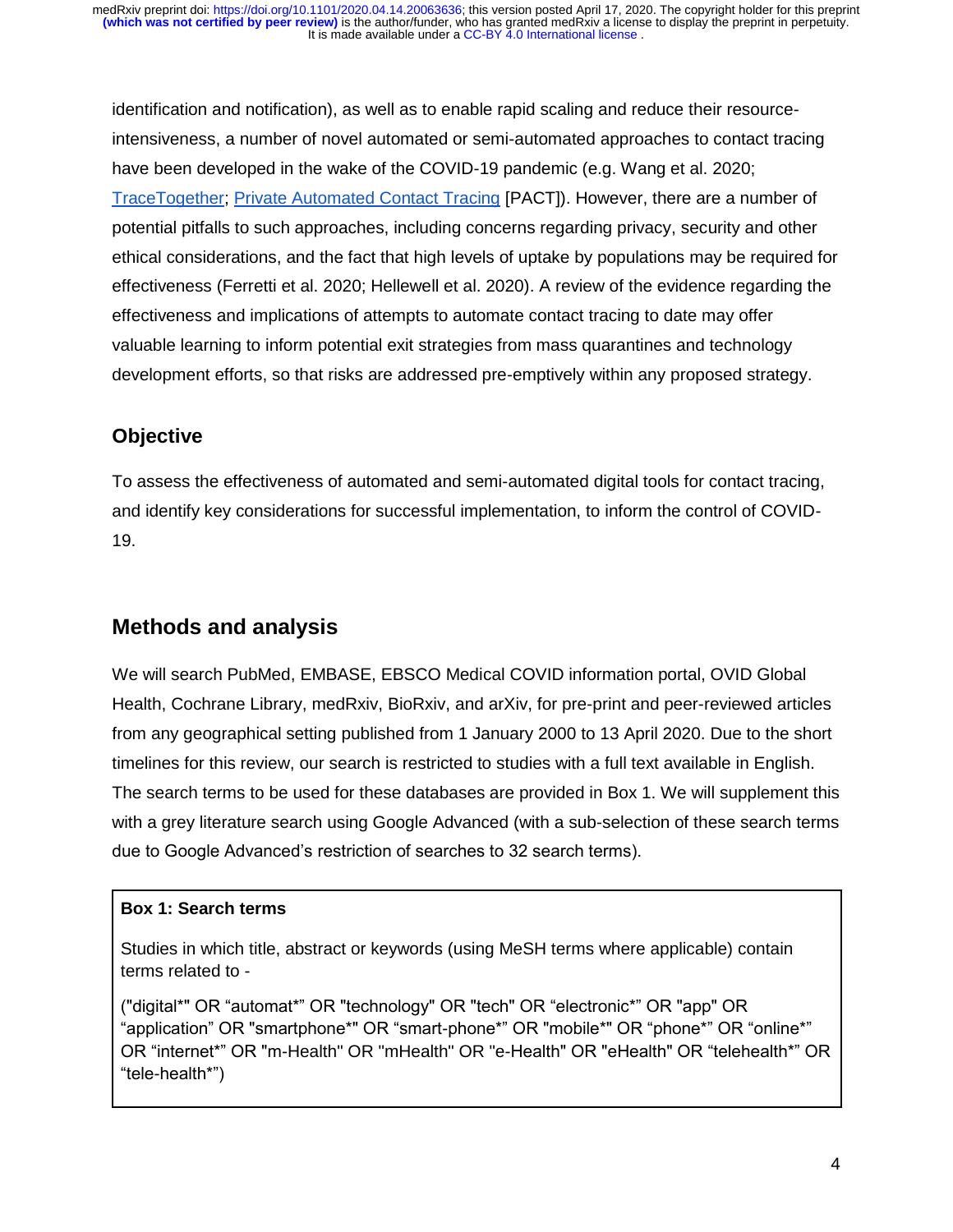#### AND

("contact trac\*" OR "contact-trac\*" OR "outbreak control" OR "outbreak prevention" OR "infectious disease control" OR communicable disease control" OR "health protection")

AND

("COVID\*" OR "SARS-CoV-2" OR "novel coronavirus" OR "nCoV-2019" OR "MERS" OR "MERS-CoV" OR "SARS" OR "SARS-CoV" OR "H1N1" OR "swine flu" OR "H5N1" OR "avian flu" OR "avian influenza" OR "bird flu" OR "influenza\*" OR "pandemic\*" OR "ebola" OR "ebola hemorrhagic fever" OR "ebolavirus")

Filters: English full-text only; 1 January 2000 to 13 April 2020 only

#### **Eligibility criteria**

We will include the following study designs: interventional (randomised and non-randomised controlled studies), observational (cohort, case-control, cross-sectional, before-and-after studies, and time series analysis), modelling studies and case studies. Studies adopting solely qualitative study designs will not be included.

Articles must refer to automated or semi-automated digital tools for contact tracing in human populations of COVID-19, another respiratory disease with pandemic potential (limited to SARS, MERS, or influenza), or Ebola. We will restrict interventions to these disease groups to ensure that the results are applicable to COVID-19. Although Ebola is not a respiratory illness, novel methods for contact tracing in challenging circumstances were developed to contain this disease in conjunction with similar measures - for example, quarantines - to those applied in the current COVID-19 pandemic, such that findings may be applicable. The following digital tools will be eligible for inclusion: web-based (e.g. where a case inputs their contacts), stand-alone applications used on either a smartphone and/or computer, tools developed as an add-on to an existing application (e.g. adding a COVID-19 tracker to an existing health, mapping or messaging application), mobile signal traffic from telecommunications operators. We will include articles that provide a comparison either with no contact tracing, contact tracing without automated or semi-automated digital tools, other non-pharmaceutical disease control interventions, as well as articles without a comparator.

#### **Outcomes**

Our primary outcomes of interest are the number or proportion of contacts identified and the number or proportion of contacts who go on to become cases who are identified. Secondary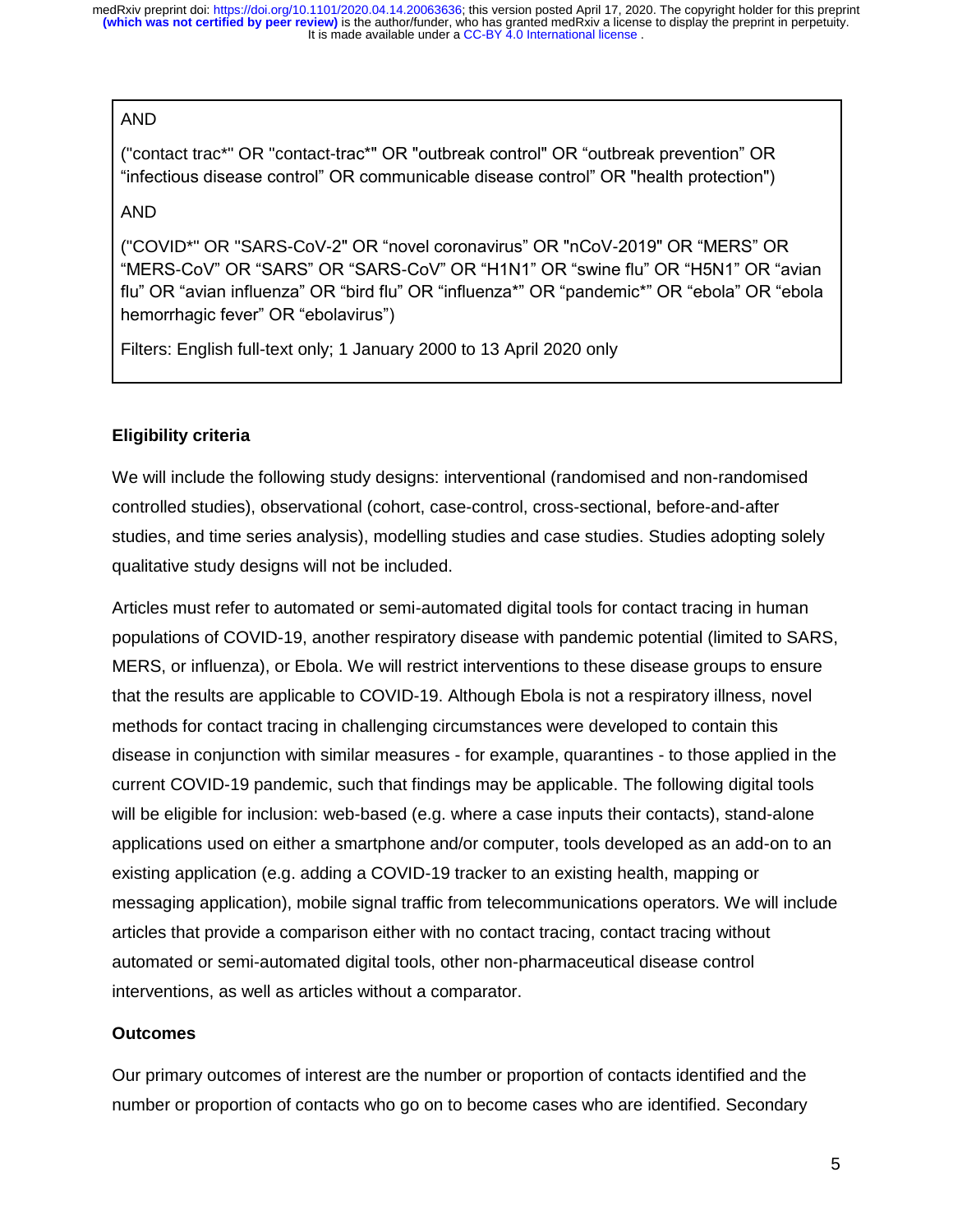outcomes include: impact on  $R_0$  (or other indicators of outbreak control), uptake of the contact tracing tool or app, resource requirements or cost-effectiveness, data security and privacy, other ethical issues, public perception of the tool, lessons learnt from implementation of the intervention. Studies will be included in the review irrespective of whether primary or secondary outcomes of interest (or both) are reported. Studies written in languages other than English which appear relevant based on their abstracts will be reported in an appendix of possibly relevant articles.

#### **Study screening**

Screening will be performed by two researchers with experience of public health and systematic review methods [IB and TC] using Covidence software. The initial (level one) screen of titles and abstracts will be carried out by one reviewer, with a second reviewer checking 10% of excluded records. Full-text (level two) screening of full manuscripts for eligibility will be undertaken by two reviewers, with one reviewer making initial inclusion decisions and a second reviewer checking all excluded records. A provisional screening form (available in the Appendix) has been prepared based on the eligibility criteria outlined above and has been pilot-tested by the review team using 10 citations for level one screening and 10 full-text articles for level two screening.

We will resolve any discrepancies by consensus between the two reviewers; a third reviewer [MB] will be involved in any cases where consensus cannot be reached through discussion. All decisions to exclude studies taken during both stages of study screening will be documented and outlined in the final report with a list of excluded studies.

#### **Data abstraction**

Items for data abstraction will include:

- Study characteristics (e.g. study design, study setting (country), study period);
- disease(s) under study;
- Study population details (age range; other identifying characteristics);
- $\bullet$  Selection method(s);
- Intervention details (device(s) tool is designed for e.g. web browser, basic mobile phone, smartphone, multiple; automated or semi-automated; contact definition used / nature of contacts identified - e.g. face-to-face contact, proximity-based, other; technology used to identify recent contacts e.g. GPS, Bluetooth);
- Comparator details (a no contact tracing; b contact tracing without automated or semiautomated digital tools; c - other non-pharmaceutical disease control interventions);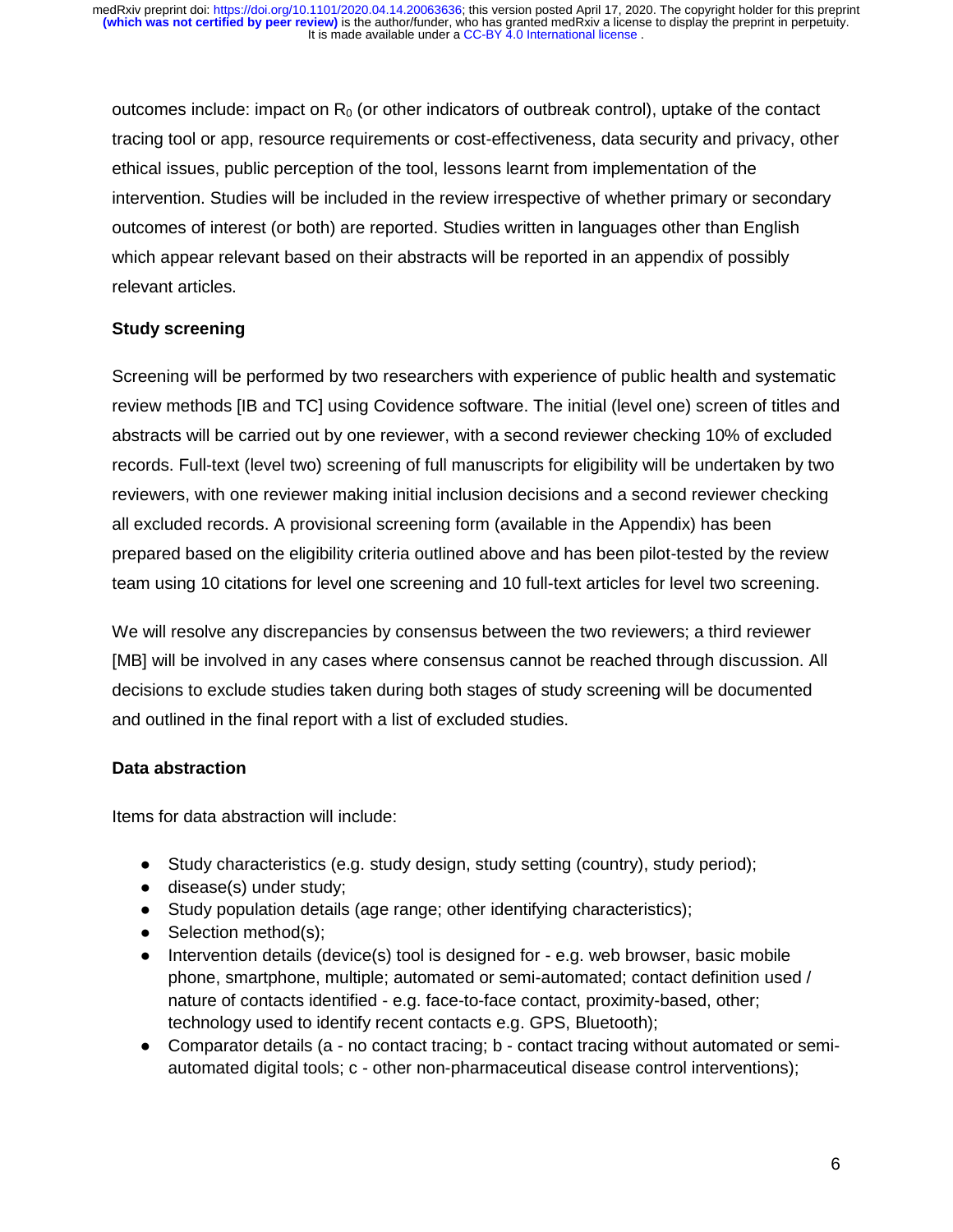- Primary outcomes (a number or proportion of contacts (irrespective of subsequent case status) identified; b - number or proportion of contacts who go on to become cases who are identified);
- Details of any of the seven secondary outcomes of interest (see inclusion criteria) for which data is presented.

A standardized data abstraction form has been developed and pilot-tested to capture data on the above listed items.

#### **Data management**

We will use the Covidence software platform for data management, and will report inclusion and exclusion of studies using a PRISMA flowchart. If there is a conflict between data reported across multiple sources for a single study (e.g. between a published article and a registry record), we will use data from the published article preferentially, taking into account any corrections or errata published subsequently.

#### **Quality assessment**

For analytical studies including interventional and observational study designs, we will use the [Effective Public Health Practice Project \(EPHPP\)](https://merst.ca/ephpp/) tool (evaluated by Armijo-Olivo et al. 2012) and linked guidance to guide a rapid quality appraisal of studies eligible for inclusion. For economic evaluation and modelling studies we will use an adapted version of the [CHEERS](https://www.equator-network.org/wp-content/uploads/2013/04/Revised-CHEERS-Checklist-Oct13.pdf)  [checklist](https://www.equator-network.org/wp-content/uploads/2013/04/Revised-CHEERS-Checklist-Oct13.pdf) (Husereau et al. 2013), excluding any questions not relevant to the study design. Quality assessment will be undertaken by one reviewer for all included studies. Studies will not be excluded from narrative synthesis on the basis of the quality score assigned.

#### **Synthesis of findings**

In addition to a summary table containing key details about each study, we will use narrative synthesis to bring together study findings. Meta-analysis will be considered if three or more papers investigating a comparable intervention within a similar disease context and which report a comparable quantitative primary outcome measure are identified.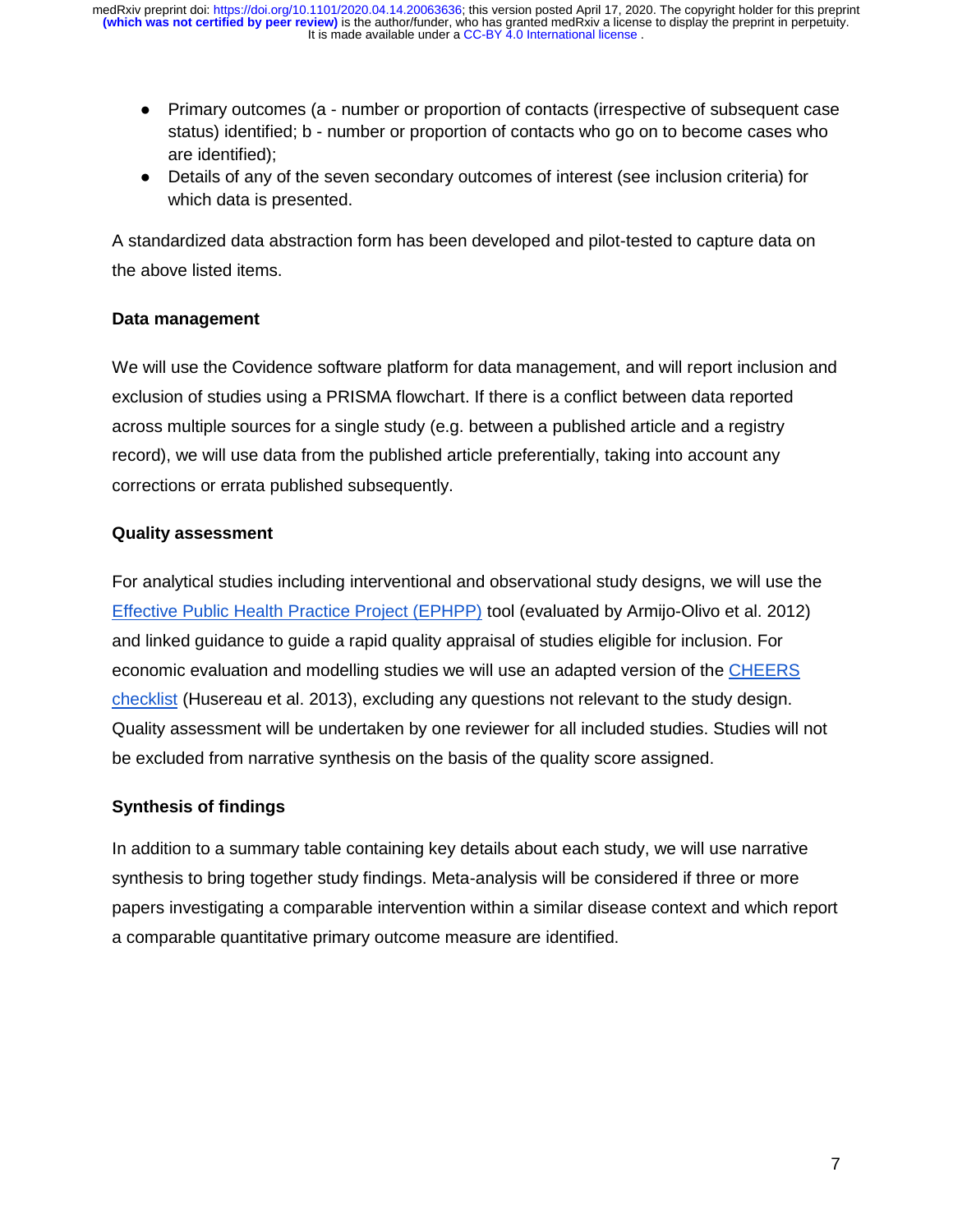#### **Ethics and dissemination**

Ethical approval is not required for this review. We plan to disseminate findings via a pre-print server, journal publication, through social media and web-based platforms and through engagement with public health and policy stakeholders.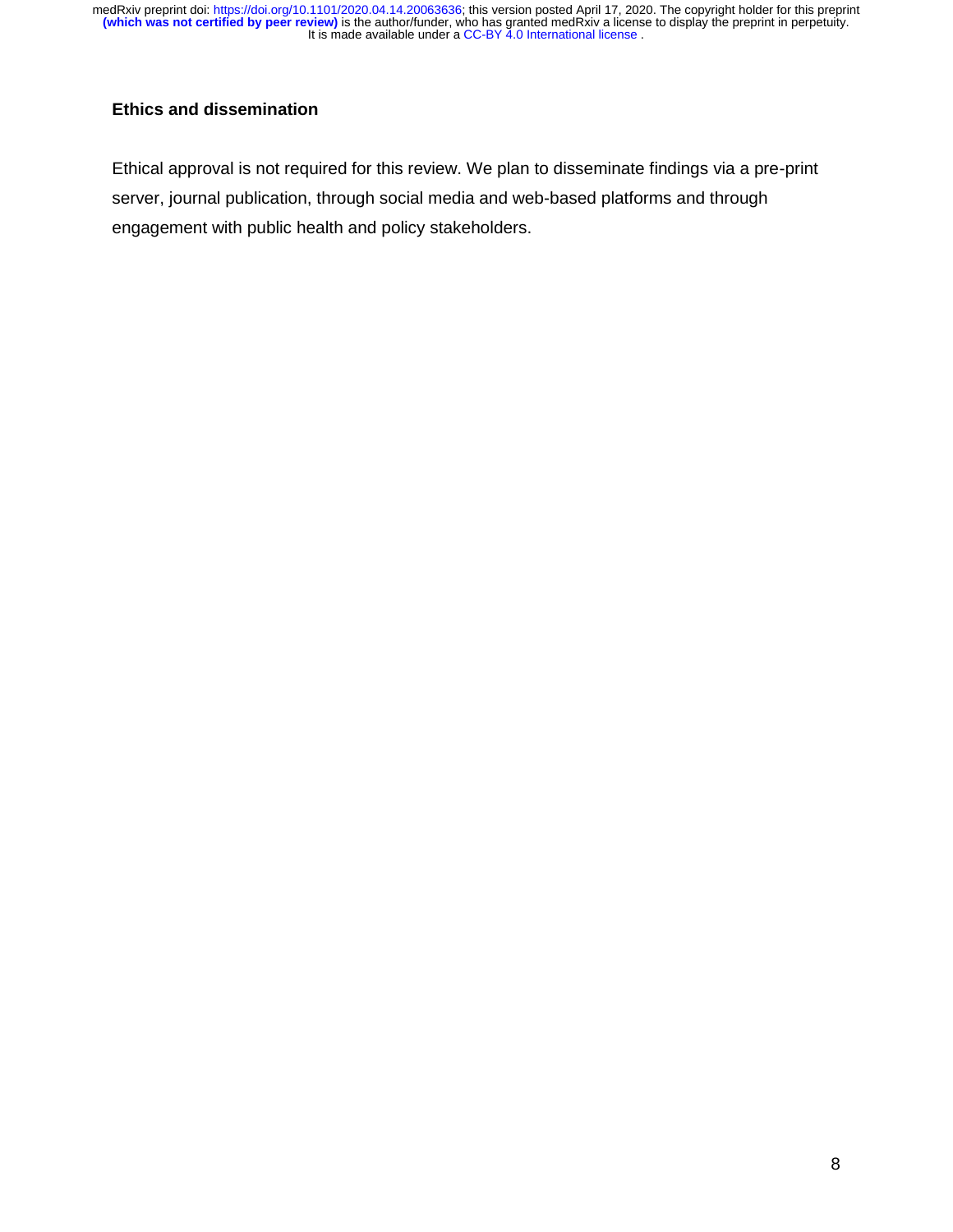It is made available under a CC-BY 4.0 International license. **(which was not certified by peer review)** is the author/funder, who has granted medRxiv a license to display the preprint in perpetuity. medRxiv preprint doi: [https://doi.org/10.1101/2020.04.14.20063636;](https://doi.org/10.1101/2020.04.14.20063636) this version posted April 17, 2020. The copyright holder for this preprint

#### **Full references**

Armijo‐Olivo S, Stiles CR, Hagen NA, et al. Assessment of study quality for systematic reviews: a comparison of the Cochrane Collaboration Risk of Bias Tool and the Effective Public Health Practice Project Quality Assessment Tool: methodological research. *Journal of evaluation in clinical practice* (2012): 18 (1); 12-18. doi: [10.1111/j.1365-2753.2010.01516.x](https://doi.org/10.1111/j.1365-2753.2010.01516.x)

Bai Y, Yao L, Wei T, Tian F, Jin DY, Chen L, Wang M. Presumed asymptomatic carrier transmission of COVID-19. *JAMA* (2020). doi: [10.1001/jama.2020.2565](https://doi.org/10.1001/jama.2020.2565)

Ferretti L, Wymant C, Kendall M, et al. Quantifying SARS-CoV-2 transmission suggests epidemic control with digital contact tracing. *Science* (2020) doi: [10.1126/science.abb6936](https://doi.org/10.1126/science.abb6936)

Hellewell J, Abbott S, Gimma A, et al.. Feasibility of controlling COVID-19 outbreaks by isolation of cases and contacts. *Lancet Global Health*. (2020) doi: [10.1016/S2214-109X\(20\)30074-7](https://doi.org/10.1016/S2214-109X(20)30074-7)

Huang C, Wang Y, Li X, Ren L, Zhao J, Hu Y, Zhang L, Fan G, Xu J, Gu X, Cheng Z. Clinical features of patients infected with 2019 novel coronavirus in Wuhan, China. *The Lancet* (2020): 395 (10223); 497-506. doi: [10.1016/S0140-6736\(20\)30183-5](https://doi.org/10.1016/s0140-6736(20)30183-5)

Husereau, D, Drummond M, Petrou S, et al. Consolidated health economic evaluation reporting standards (CHEERS) statement. *International journal of technology assessment in health care* (2013): 29(2); 117-122. doi: [10.1017/S0266462313000160](https://doi.org/10.1017/S0266462313000160)

Lauer SA, Grantz KH, Bi Q, Jones FK, Zheng Q, Meredith HR, Azman AS, Reich NG, Lessler J. The incubation period of coronavirus disease 2019 (COVID-19) from publicly reported confirmed cases: estimation and application. *Annals of internal medicine* (2020). doi: [10.7326/M20-0504](https://doi.org/10.7326/m20-0504)

Liu Y, Gayle AA, Wilder-Smith A and Rocklöv J. "The reproductive number of COVID-19 is higher compared to SARS coronavirus." *Journal of travel medicine* (2020). doi: [10.1093/jtm/taaa021](https://doi.org/10.1093/jtm/taaa021)

Shamseer L, Moher D, Clarke M, Ghersi D, Liberati A, Petticrew M, Shekelle P, Stewart LA. Preferred reporting items for systematic review and meta-analysis protocols (PRISMA-P) 2015: elaboration and explanation. *BMJ* 349 (2015). doi: 10.1136/bmj.i4086

Wang, CJ, Ng CY, and Brook RH. Response to COVID-19 in Taiwan: big data analytics, new technology, and proactive testing. *JAMA* (2020) doi: [10.1001/jama.2020.3151](https://doi.org/10.1001/jama.2020.3151)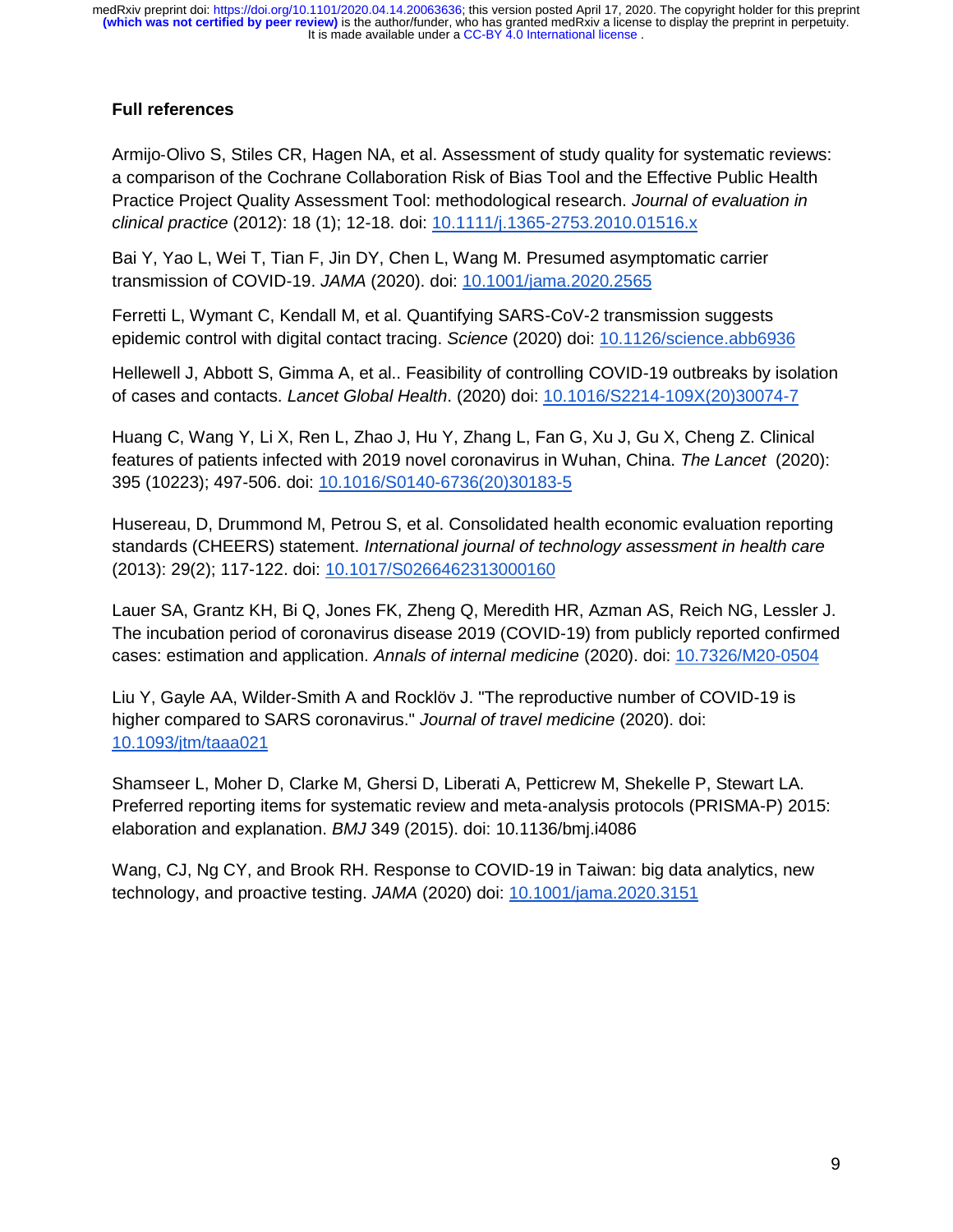#### **Contributor statement**

IB and RA conceived the study. All authors contributed to the development of the study. IB and TC drafted the protocol with critical input from RA and MB. IB and TC are guarantors of the review.

#### **Competing interests**

We declare no competing interests.

#### **Funding**

There is no specific funding for this project. IB and TC are NIHR (National Institute for Health Research) Academic Clinical Fellows. RA is supported by a Wellcome Trust Career Development Fellowship.